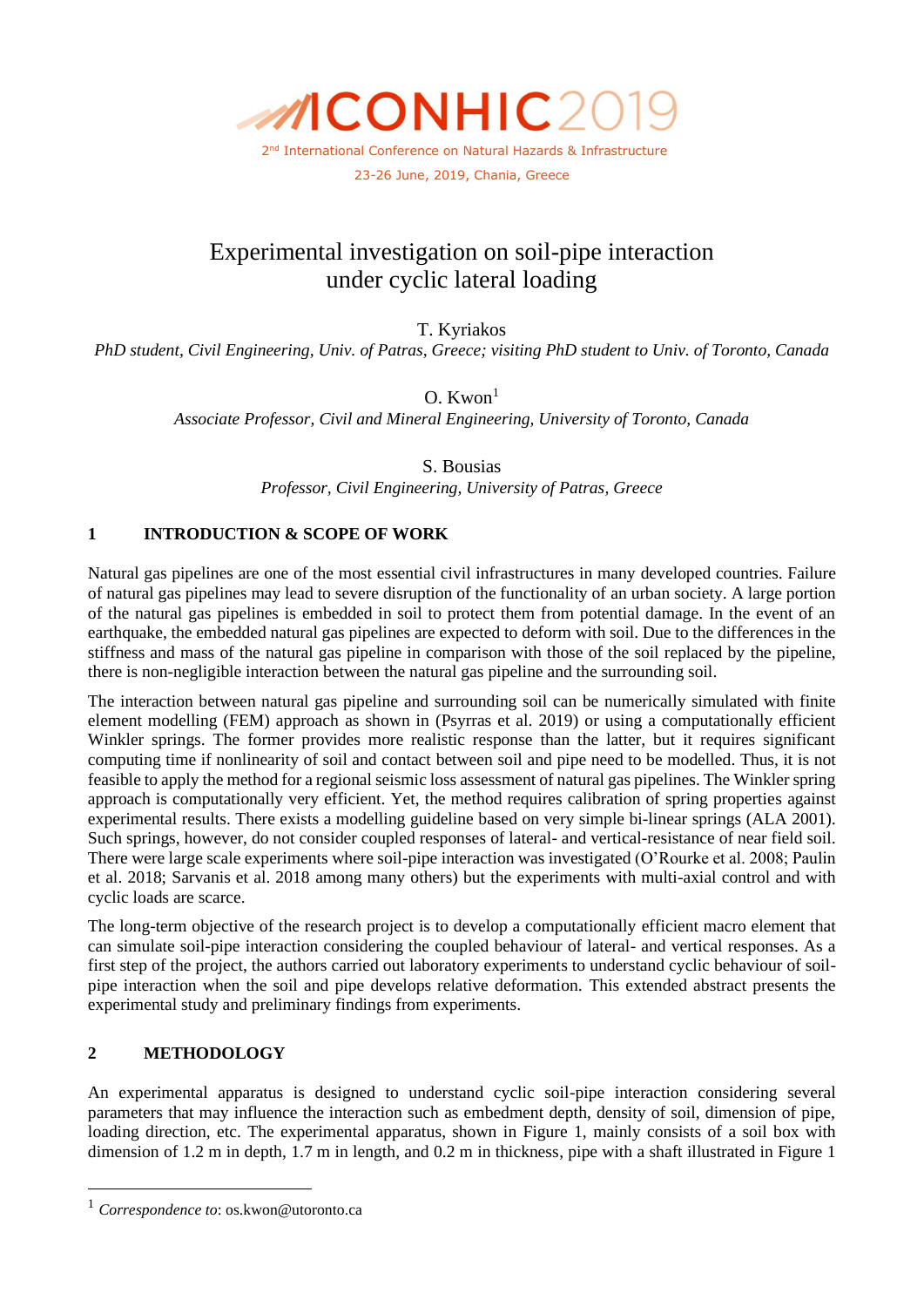(b), and multi-axial control system in Figure 1 (c). The thickness of the soil box can be reduced to 0.15 m to investigate boundary effects (e.g. friction between soil and plexiglass, or resistance of soil that may stuck between the plexiglass panels and pipe ends). The shaft that is fixed with the pipe goes through holes in the front and rear plexiglass panels. The shaft is fixed to the left reaction column. To prevent leakage of soil through the gap between the pipe ends and the holes (shown in Figure 1 (b)), a flexible membrane is attached between the pipe ends and the plexiglass panels. To impose relative deformation between the pipe and the soil, the soil box is fixed to a multi-axial hydraulic control system shown in Figure 1 (c). The hydraulic actuators include load cell such that multi-axial components of resisting forces resulting from soil-pipe interaction can be recorded. The hydraulic actuators are reacted to the column at the right. The experimental setup can impose any combination of horizontal and/or vertical relative deformation between the pipe and the soil.



 (a) Overview of experimental setup (box dimension:  $1.2 \text{ m} \times 1.7 \text{ m} \times 0.2 \text{ m}$ )



*y*

Front and rear plexiglass

Pipe

Hole

Shaft



(c) Six-DOF hydraulic control system to impose multi-axial deformation and to read reaction force

*Figure 1. Configuration of experimental apparatus*

The dimension of the experimental setup is determined considering the displacement and force capacity of the hydraulic actuators, as well as the available space in the testing facility. Mathematical derivation of a similitude law confirmed that the small-scale test results with 1g gravitational field can be scaled to obtain expected responses of full-scale soil-pipe interaction. Before the construction of the plexiglass, detailed finite element analyses are also carried out with a range of soil parameters to numerically verify the similitude law as well as to confirm that the actuator capacity exceeds the required force demand.

The hydraulic actuators are dynamic actuators which is beneficial in controlling relative density of the soil. To achieve loose sand with small relative density, the soil is spread through a conduit without densification. Based on the volume and weight of soil used for the soil preparation, the relative density of loose sand in the soil box was found to be 23%. To achieve dense sand, after uniformly depositing soil with thickness of 5 cm, vertical vibration of 25Hz with amplitude of 0.5 mm is imposed for 30 sec. This densification method resulted in relative density of 92% and could achieve repeatable test results.

The soil used for the experiment is Lake Sand (LS-80), which is poorly graded fine sand with grain size between 0.15 to 0.21 mm. Before running the soil-pipe interaction tests, several standard tests were carried out to identify properties of the soil such as grain size distribution, specific gravity ( $G_{s,20°} = 2.60$ ), minimum dry weight ( $\gamma_{d,min} = 13.89 \, KN/m^3$ ), maximum dry weight ( $\gamma_{max} = 16.55 \, KN/m^3$ ), and peak and residual friction angle as a function of relative density.

In total, 20 experiments were conducted with dense sand. Two pipe dimensions (100 mm and 50 mm diameter) were tested under monotonic and cyclic loading in the horizontal direction. The 100 mm pipe was tested in dimensionless burial depths ranging from 1.5 to 3.5. The 50 mm pipe was tested in depths ranging from 2.0 to 6.0. Each test was repeated to verify the consistency of the results. The results appear to be consistent to a satisfactory degree. Both pipes were tested in loose sand with relative density of 23%. The prototype was tested in a range of dimensionless burial depths 1.5 to 3.0.

### **3 RESEARCH OUTCOMES**

Sample test results are summarized in Figure 2 from experiments with pipe diameter of 100 mm and soil thickness of 200 mm. Due to the weight of the soil and the specimen mount platen, the vertical actuators develop frictional resistance. Thus, at the end of each experiment, the pipe was detached from the braces and the test was run again with exactly the same loading protocol to identify frictional resistance. The results shown in Figure 2 is after removing frictional resistance. Figures 2 (a) through 2 (c) are from dense soil with